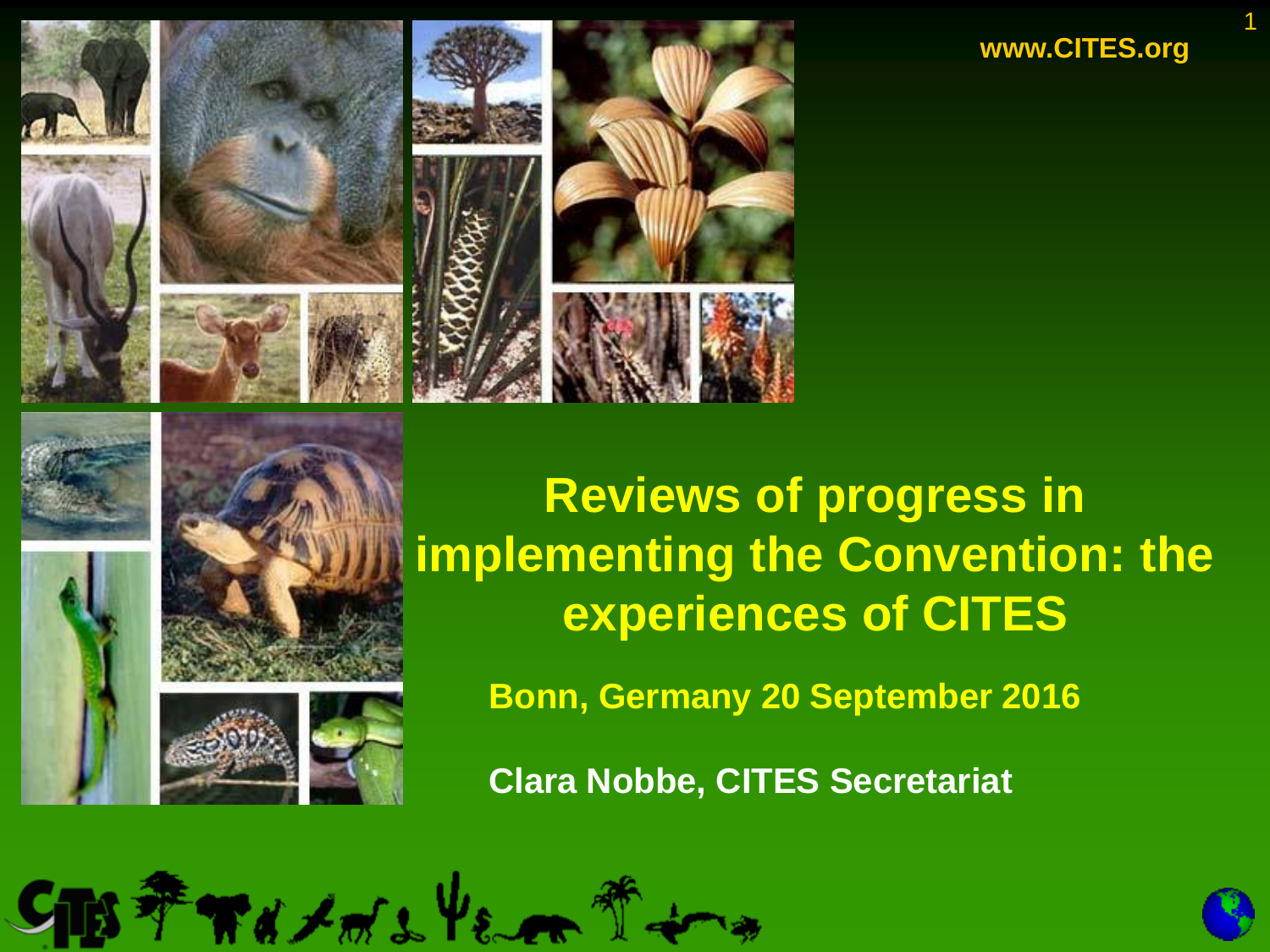## **General review obligations**

### Treaty provides that:

- **1) Secretariat** shall communicate to the Management Authority concerned if:
- App. I or II species adversely affected by trade; or
- Provisions not being effectively implemented.
- Party shall provide facts and suggest remedial action and may request an inquiry.

**COP** shall review information provided by the Party or resulting from inquiry and may make recommendations

**2) COP** shall review implementation of the Convention at meetings



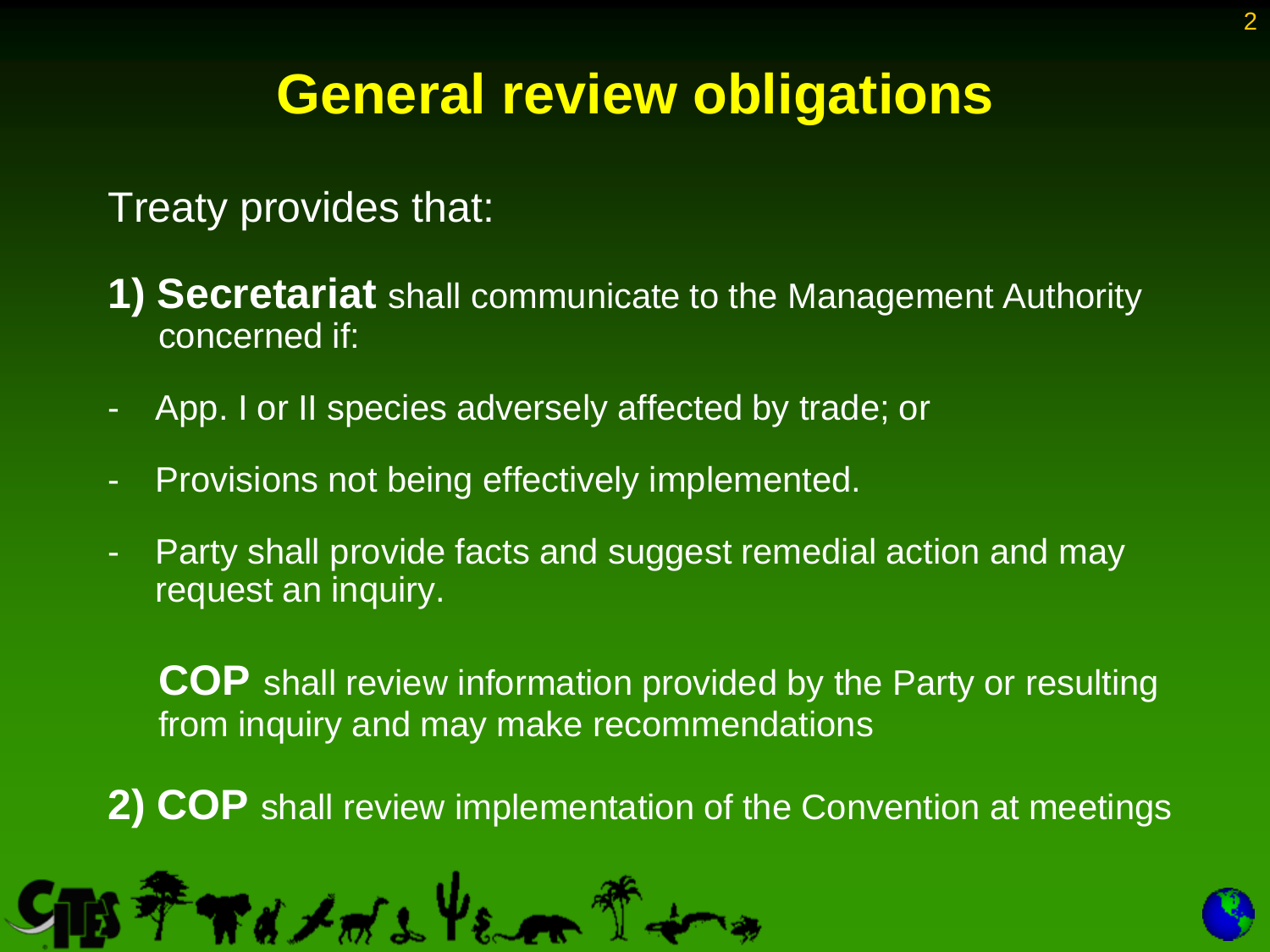#### **External reviews authorized by Parties**

- *Study on How to Improve the Effectiveness of CITES* (Environmental Resources Management/Price Waterhouse 1996)
- 23 recommendations. Most accepted and implemented. First Strategic Vision and Action Plan for the Convention arose form this process.

#### Strategic vision review

- CITES Strategic Vision indicators for SV objectives adopted (2008)
- Concern over reporting burden, so existing reporting obligations adapted to provide information required for Strategic Vision indicators
- Indicators developed by Standing Committee
- Together with mapping of CITES Strategic Vision, and its indicators against Strategic Plan for Biodiversity 2011-2020 and Aichi Targets
- Review of achievement of SV objectives by CoP

#### *Ad hoc* reviews established by CoP

• Implementation of CoP Resolutions (2000, 2013)



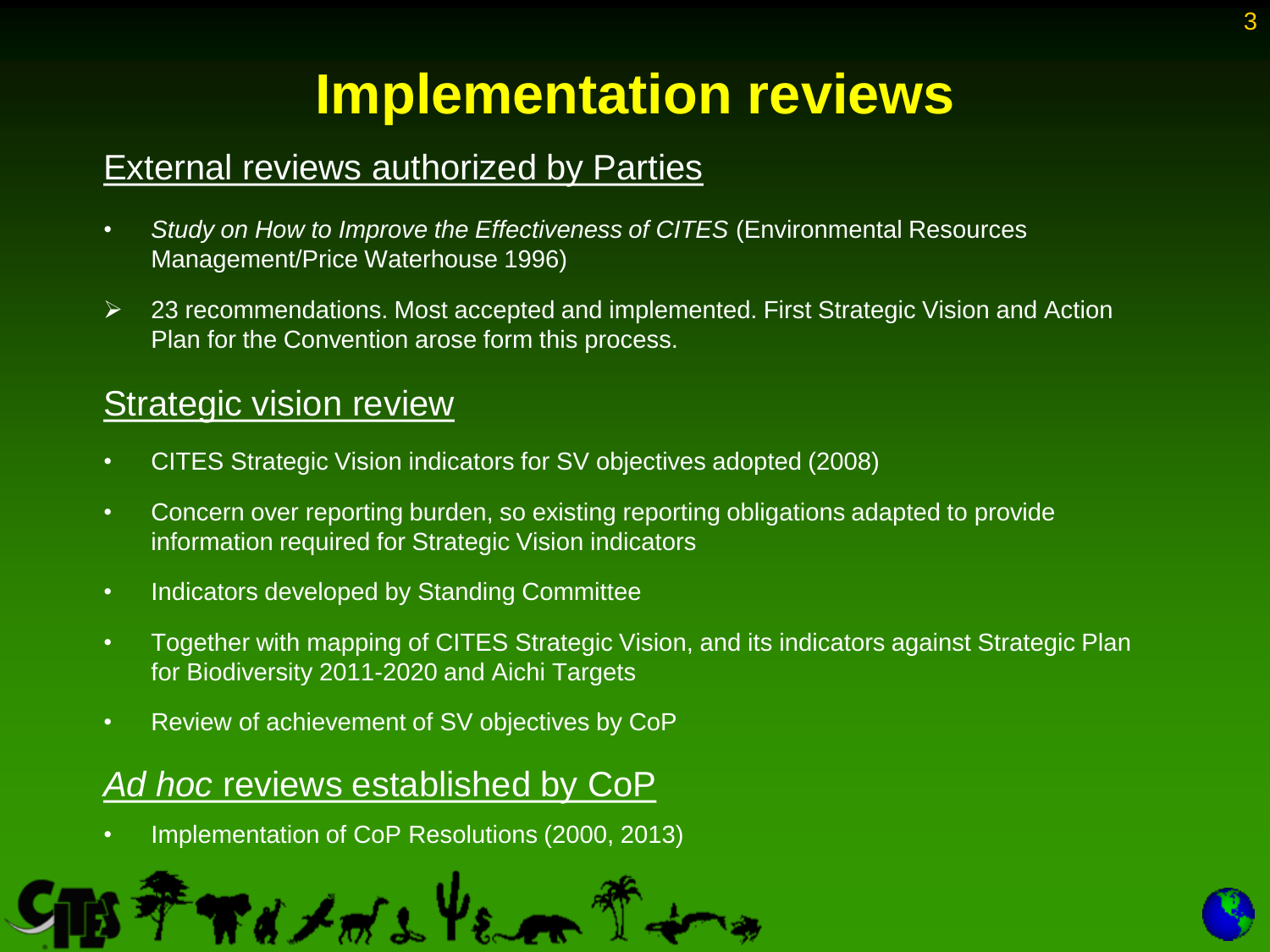#### Principle sectoral regular reviews established by COP

- **Periodic Review**: Level of protection afforded particular species: Scientific subsidiary bodies
- **Review of Significant Trade**: Biological sustainability of trade being allowed: Scientific subsidiary bodies
- **National Legislation Project**: Adequacy of implementing legislation: Secretariat
- **Reporting**: Fulfilment of reporting obligations: Secretariat
- **Wildlife Trade Policy Review**: Governance systems: Parties





4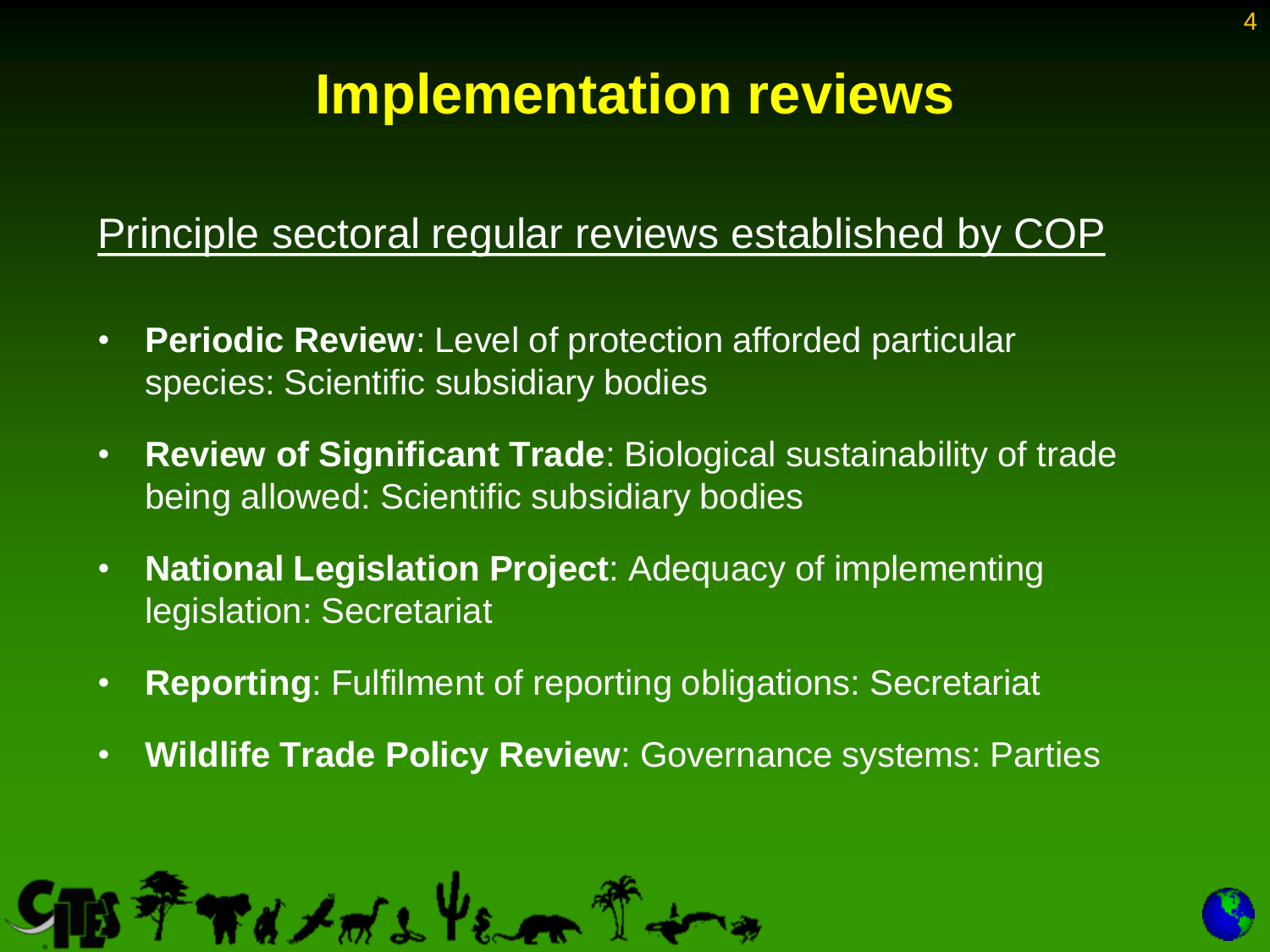### Other sector regular reviews established by COP

- Actions taken by Parties to implement the Convention for elephants: Standing Committee
- Status of Asian big cats in the wild, their conservation, trade controls and on measures by Parties to comply with related Resolution and Decisions: Standing Committee
- Progress on shark and ray activities: Animals Committee
- African and Asian rhinoceros species: conservation status, trade, horn stocks, illegal killing, enforcement, conservation actions and management strategies and measures by States to end the illegal use and consumption of parts and derivatives: IUCN/TRAFFIC/Secretariat



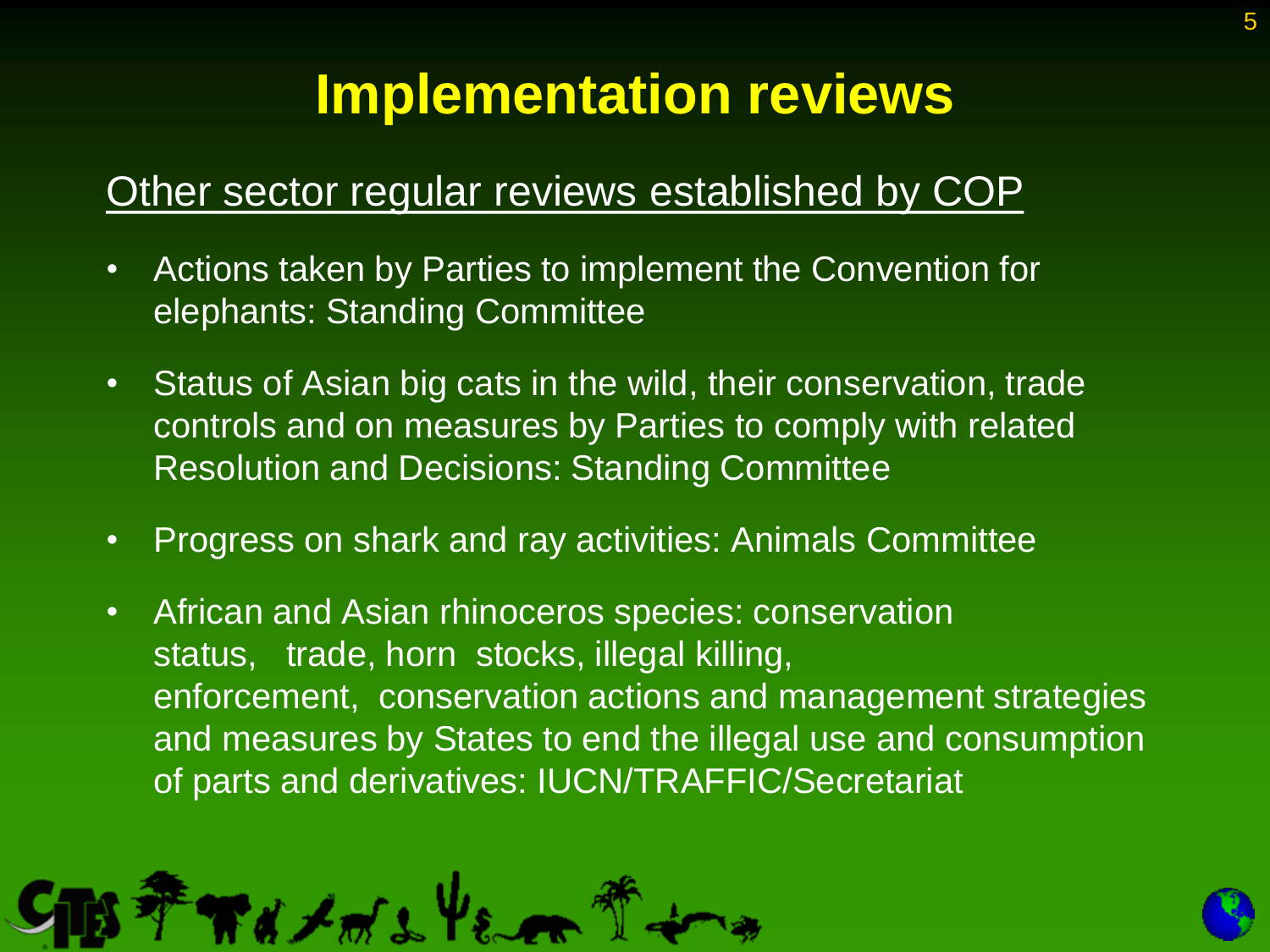### **Compliance**

Resolution COP 14.3 - non-legally binding Guide to CITES compliance procedure to:

- facilitate consistent, fair, effective, quick and transparent handling of compliance matters
- draw particular attention to the compliance with strict provisions contained in the **Convention**
- establish the COP and Standing Committee as principal bodies for handling compliance matters
- ensure that a supportive and non-adversarial approach is taken
- establish national reports, etc. as primary but not exclusive source for initiating compliance procedures
- provide for a range of compliance measures to be taken by the Standing Committee in no particular order